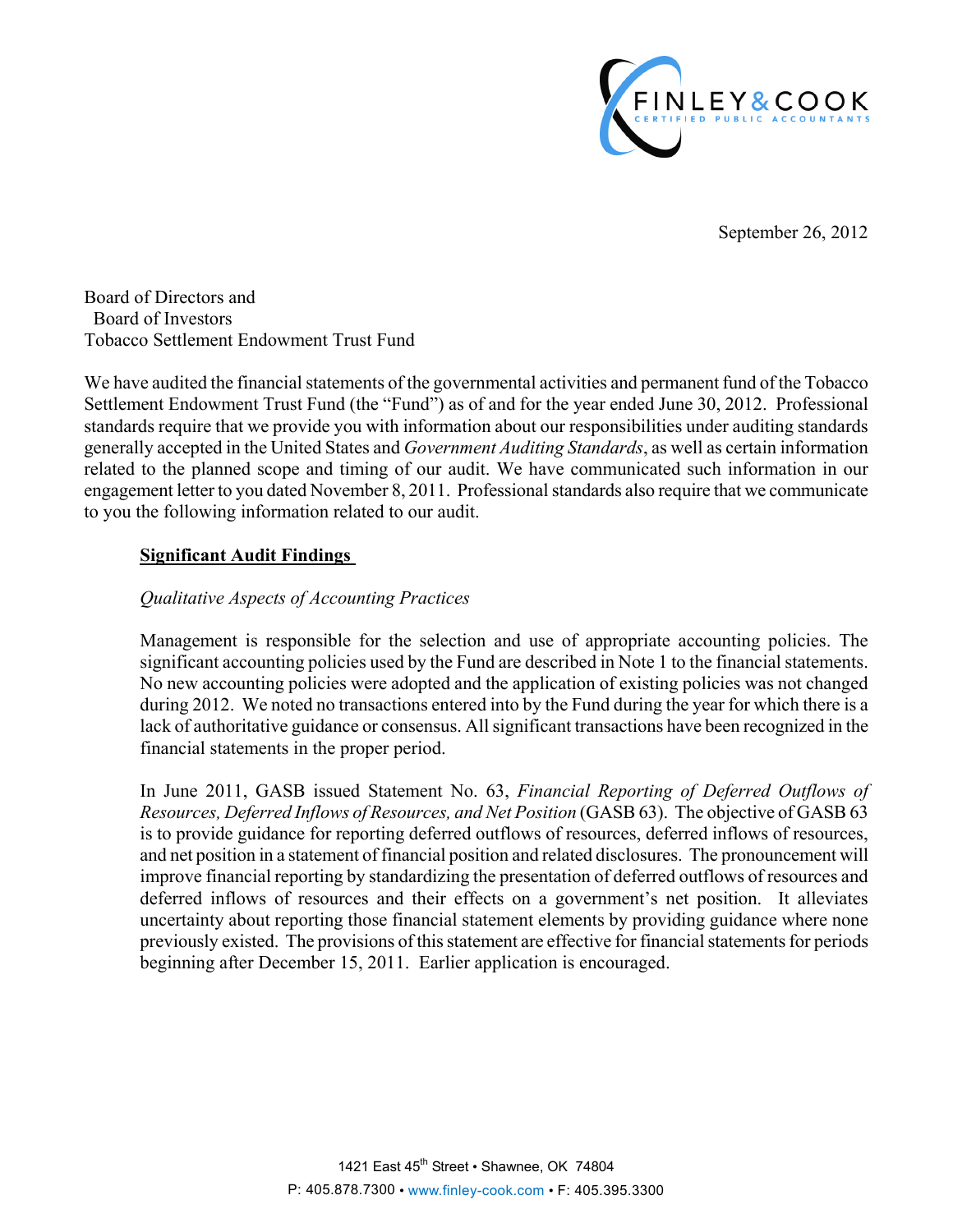Board of Directors and Board of Investors Tobacco Settlement Endowment Trust Fund September 26, 2012 Page -2-

# **Significant Audit Findings, Continued**

## *Qualitative Aspects of Accounting Practices, Continued*

In March 2012, GASB issued Statement No. 65*, Items Previously Reported as Assets and Liabilities*  (GASB 65). The objective of GASB 65 is to establish accounting and financial reporting standards that reclassify, as deferred outflows of resources or deferred inflows of resources, certain items that were previously reported as assets or liabilities and recognizes, as outflows of resources or inflows of resources, certain items that were previously reported as assets and liabilities. The provisions of this statement are effective for financial statements for periods beginning after December 15, 2012. Earlier application is encouraged.

In June 2012, GASB issued Statement No. 68, *Accounting and Financial Reporting for Pensions* (GASB 68). The primary objective of GASB 68 is to improve accounting and financial reporting by state and local governments for pensions. It also improves information provided by state and local governmental employers about financial support for pensions that is provided by other entities. GASB 68 establishes standards for measuring and recognizing liabilities, deferred outflows of resources, deferred inflows of resources, and expense/expenditures. This statement is effective for financial statements for periods beginning after June 15, 2014.

Accounting estimates are an integral part of the financial statements prepared by management and are based on management's knowledge and experience about past and current events and assumptions about future events. Certain accounting estimates are particularly sensitive because of their significance to the financial statements and because of the possibility that future events affecting them may differ significantly from those expected. The most sensitive estimate affecting the Fund's financial statements was:

Management's estimate of the investment fair value is based on the investment custodian. We evaluated the key factors and assumptions used to develop the estimate of investment fair value in determining that it is reasonable in relation to the financial statements taken as a whole.

The financial statement disclosures are neutral, consistent, and clear.

# *Difficulties Encountered in Performing the Audit*

We encountered no difficulties in dealing with management in performing and completing our audit.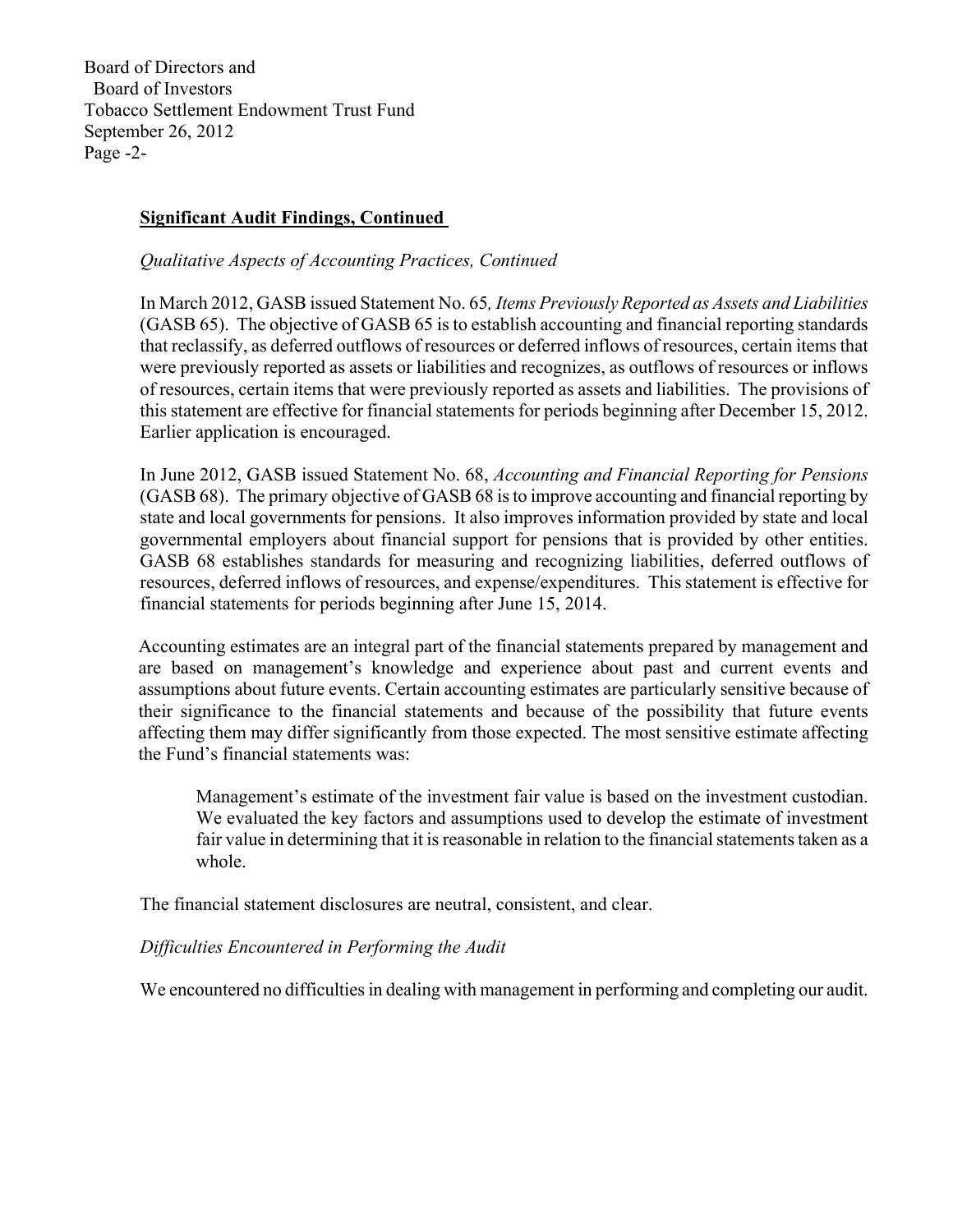Board of Directors and Board of Investors Tobacco Settlement Endowment Trust Fund September 26, 2012 Page -3-

# **Significant Audit Findings, Continued**

## *Corrected and Uncorrected Misstatements*

Professional standards require us to accumulate all known and likely misstatements identified during the audit, other than those that are clearly trivial, and communicate them to the appropriate level of management. We noted no uncorrected misstatements.

#### *Disagreements with Management*

For purposes of this letter, a disagreement with management is a financial accounting, reporting, or auditing matter, whether or not resolved to our satisfaction, that could be significant to the financial statements or the auditors' report. We are pleased to report that no such disagreements arose during the course of our audit.

## *Management Representations*

We have requested certain representations from management that are included in the management representation letter dated September 26, 2012.

#### *Management Consultations with Other Independent Accountants*

In some cases, management may decide to consult with other accountants about auditing and accounting matters, similar to obtaining a "second opinion" on certain situations. If a consultation involves application of an accounting principle to the Fund's financial statements or a determination of the type of auditors' opinion that may be expressed on those statements, our professional standards require the consulting accountant to check with us to determine that the consultant has all the relevant facts. To our knowledge, there were no such consultations with other accountants.

#### *Other Audit Findings or Issues*

We generally discuss a variety of matters, including the application of accounting principles and auditing standards, with management each year prior to retention as the Fund's auditors. However, these discussions occurred in the normal course of our professional relationship and our responses were not a condition to our retention.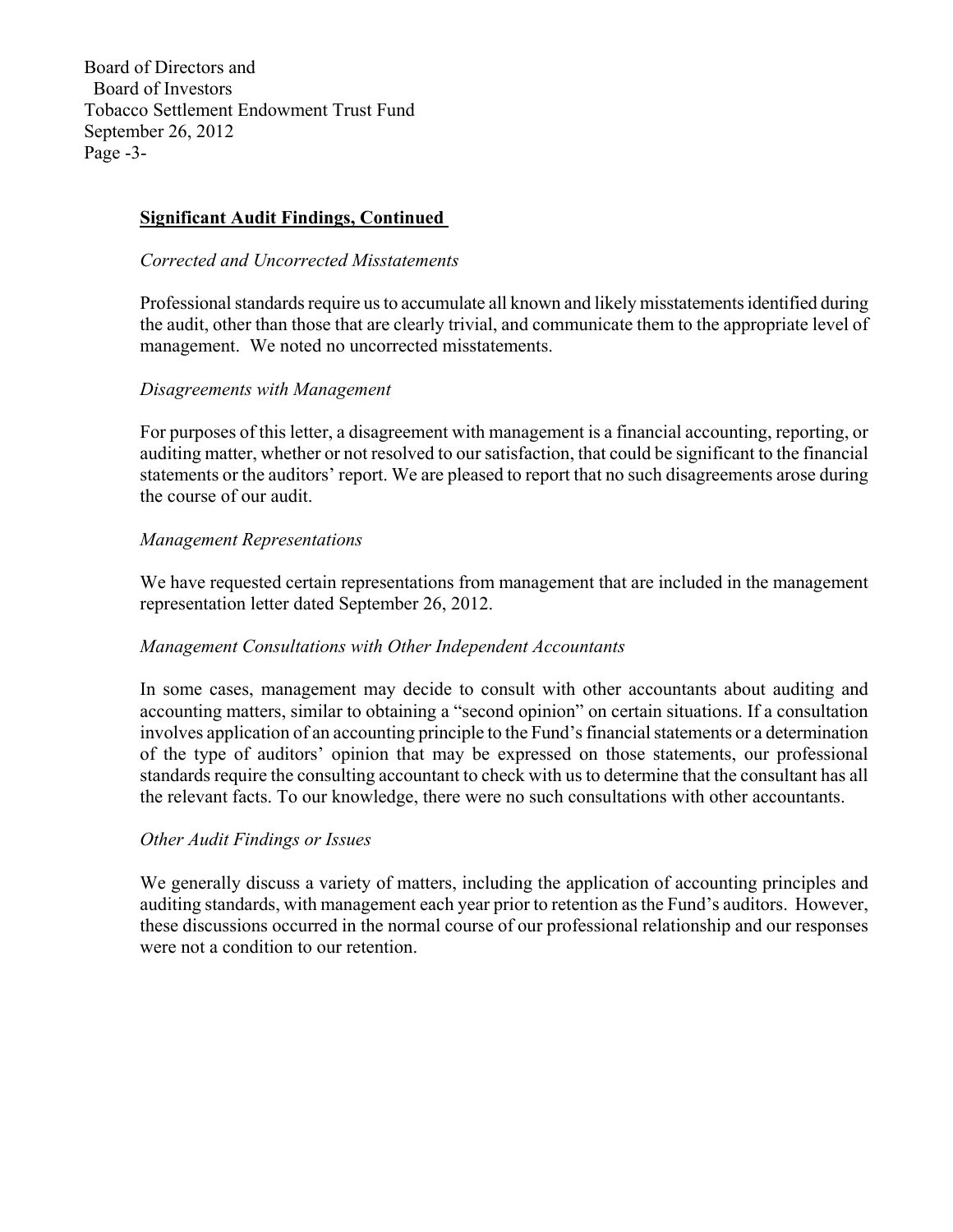Board of Directors and Board of Investors Tobacco Settlement Endowment Trust Fund September 26, 2012 Page -4-

## **Other Required Communications**

We as independent auditors are required to:

- a. Communicate significant deficiencies and material weaknesses in internal control to the audit committee or its equivalent.
- b. Report directly to the audit committee any fraud that causes a material misstatement of the financial statements and any fraud involving senior management. Fraud perpetrated by lower-level employees is also to be reported if it resulted in an individually significant misstatement.
- c. Report illegal acts that come to our attention (except those that are clearly inconsequential).

We have nothing to report.

This information is intended solely for the use of the management of the Fund, the Oklahoma State Treasurer's Office, and the State of Oklahoma Office of the Auditor and Inspector and is not intended to be and should not be used by anyone other than these specified parties.

Sincerely,

 FINLEY & COOK, PLLC CERTIFIED PUBLIC ACCOUNTANTS

 Nathan Atchison Partner